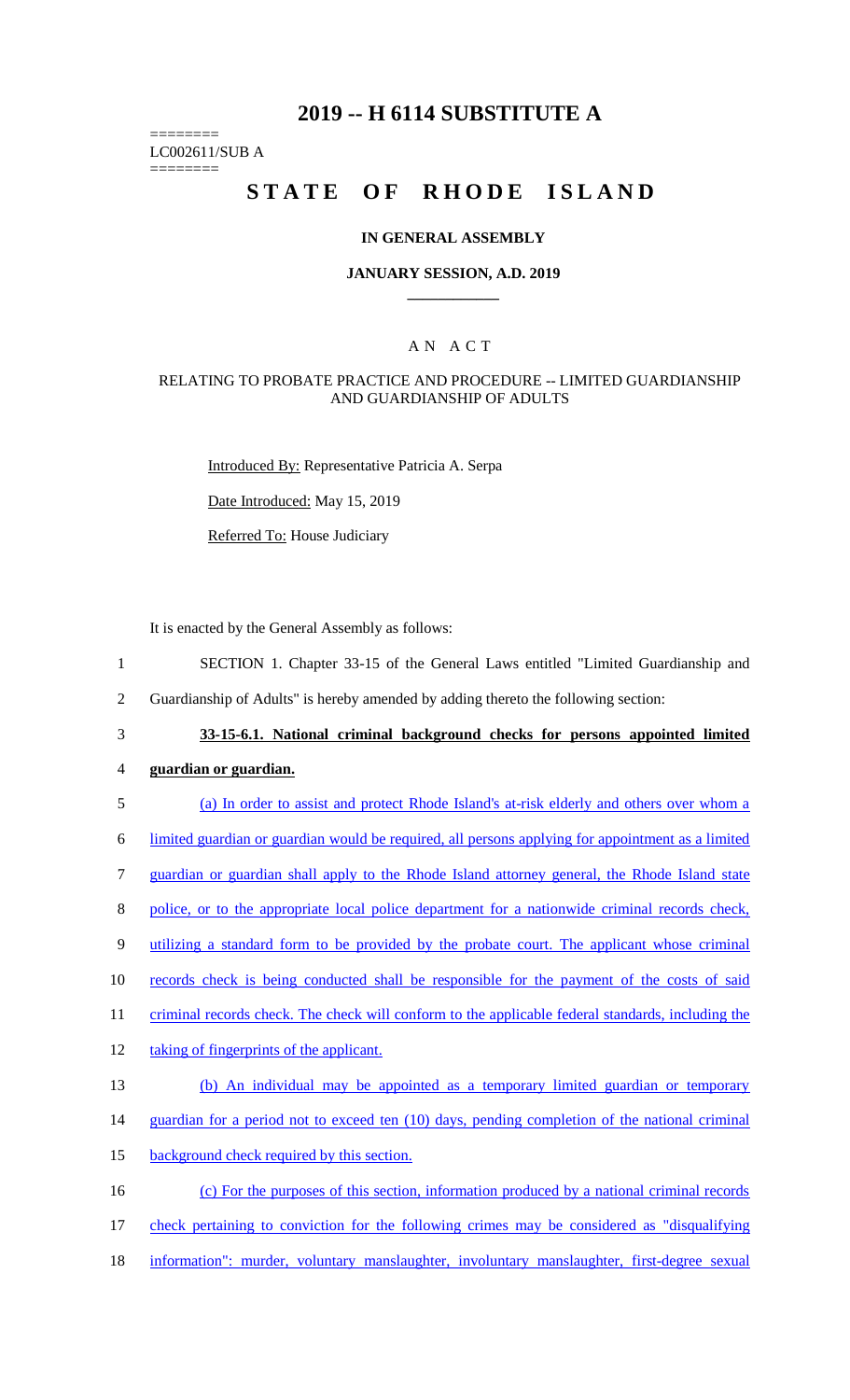assault, second-degree sexual assault, third-degree sexual assault, assault on persons sixty (60) years of age or older, assault with intent to commit specified felonies (murder, robbery, rape, burglary, or the abominable and detestable crime against nature), felony assault, patient abuse, neglect or mistreatment of patients, burglary, first-degree arson, robbery, felony drug offenses, felony larceny, or felony banking law violations, felony obtaining money under false pretenses, felony embezzlement, abuse, neglect and/or exploitation of adults with severe impairments, exploitation of elders, or a crime under section 1128(a) of the Social Security Act (42 U.S.C. § 1320a-7(a)). (d) For the purposes of this section, "conviction" means, in addition to judgments of conviction entered by a court subsequent to a finding of guilty or a plea of guilty, those instances 11 where the defendant has entered a plea of nolo contendere and has received a sentence of 12 probation and those instances where a defendant has entered into a deferred sentence agreement. (e) If any disqualifying information is discovered with respect to the applicant, the bureau 14 of criminal identification of the attorney general, state police or the local police department will inform the probate court, in writing, without disclosing the nature of the disqualifying 16 information, that an item of disqualifying nature has been discovered. In addition, the bureau of criminal identification of the attorney general, state police or the local police department will 18 inform the applicant, in writing, of the nature of the disqualifying information. An applicant against whom disqualifying information has been found may request that a copy of the criminal 20 background report be sent to the probate court which shall make the determination of suitability 21 of the applicant. 22 (f) At the conclusion of any background check required by this chapter, the bureau of criminal identification of the attorney general, state police or the local police department will 24 promptly destroy the fingerprint card of the applicant. (g) In those situations in which no disqualifying information has been found, the bureau 26 of criminal identification of the attorney general, state police or the local police department shall inform both the applicant and the probate court of this fact. 28 (h) The probate court shall maintain a record subject to review by the department of attorney general of the evidence that criminal background checks have been initiated and completed and the results thereof, in compliance with the provisions of this section for all persons seeking appointment as a guardian or limited guardian after January 1, 2020. SECTION 2. This act shall take effect upon passage.

========

========

LC002611/SUB A